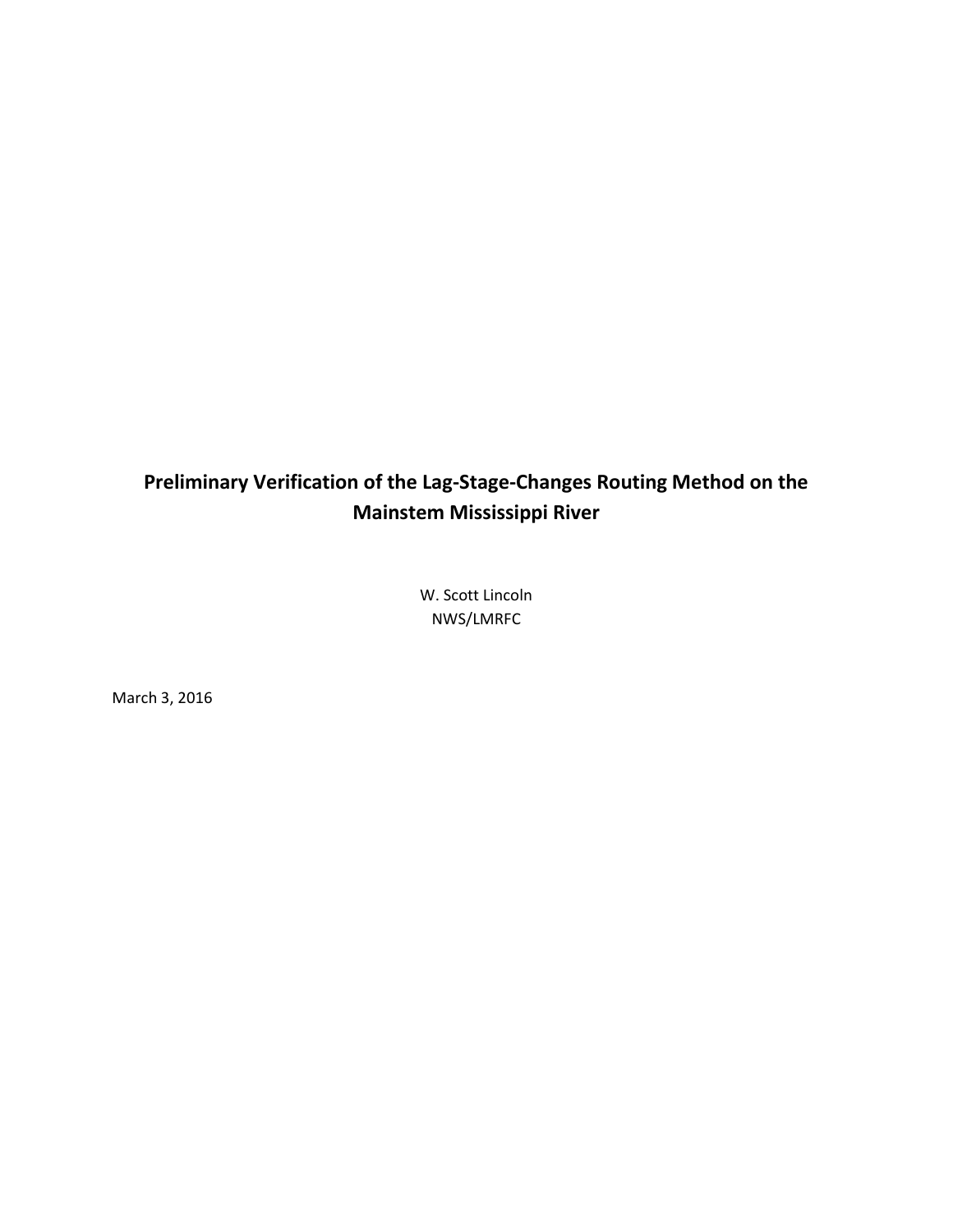#### **Introduction**

The Lag-Stage-Changes Routing Method is a simplified routing scheme used by the Lower Mississippi River Forecast Center (LMRFC) to aid in forecasting river stages on the Mississippi River between Cairo, IL (CIRI2), and New Orleans, LA (NORL1). This method is based upon the simplified, hand-calculated forecasting technique used for many years by LMRFC forecasters. The hourly rate of change in river stage at CIRI2, shifted in time by a lag and reduced in magnitude by an attenuation, is applied to New Madrid, MO (NMDM7). This process continues, point-by-point, until reaching the last forecast point. Although this technique has been used for many years, no significant analysis has been undertaken to indicate potential biases or errors.

The lag and attenuation parameters utilized by the Lag-Stage-Changes technique were derived from the crest-to-crest relationships for each upstream/downstream pair of forecast points. For example, if the crest timing between CIRI2 and NMDM7 is about 12 hours, 12hrs is used for the lag parameter. For many locations, the lag time changes based upon river stage, necessitating adjustments to the lag parameter. The attenuation parameter is also derived from these relationships using the slope of the crest-to-crest linear regression. For example, if the slope of the best-fit linear regression line between CIRI2 crests and NMDM7 crests is 0.95, 0.95 is used for the attenuation parameter. Default parameters for the Lag-Stage-Changes technique are shown in [Table 2.](#page-3-0) This is admittedly a very simple way of determining these values that may not be appropriate in all cases; parameter values could vary between different river stages or even from event-to-event. This document summarizes an attempt to catalogue and quantify issues with the Lag-Stage-Changes Routing Method.

#### **Methodology**

The CHPS framework used by NWS River Forecast Centers (RFCs) to issue river forecasts maintains only a limited period of both observed and simulated data within memory; for Mississippi River locations this overlap period was roughly 4 weeks. Aside from setting up a CHPS client in calibration mode, one of the easiest ways to visualize how a model would have performed for a real event with actual observations is to set the system time to a point in the past and to clear the observations and time series change (TSCHNG) modifications. Due to the limitation mentioned above, this must be done within 3-4 weeks of the event. This verification was attempted on September 26, 2015; thus, the verification period spanned from 00UTC August 30, 2015, through 12UTC September 26, 2015. This period was characterized by generally falling conditions for the first several days, then generally steady conditions for the last 3 weeks, with minor fluctuations [\(Figure 1\)](#page-2-0). This fall at CIRI2 was a steeper drop [\(Table 1\)](#page-2-1) within a much larger, longer period of falling conditions that begin after a long crest on about July 10.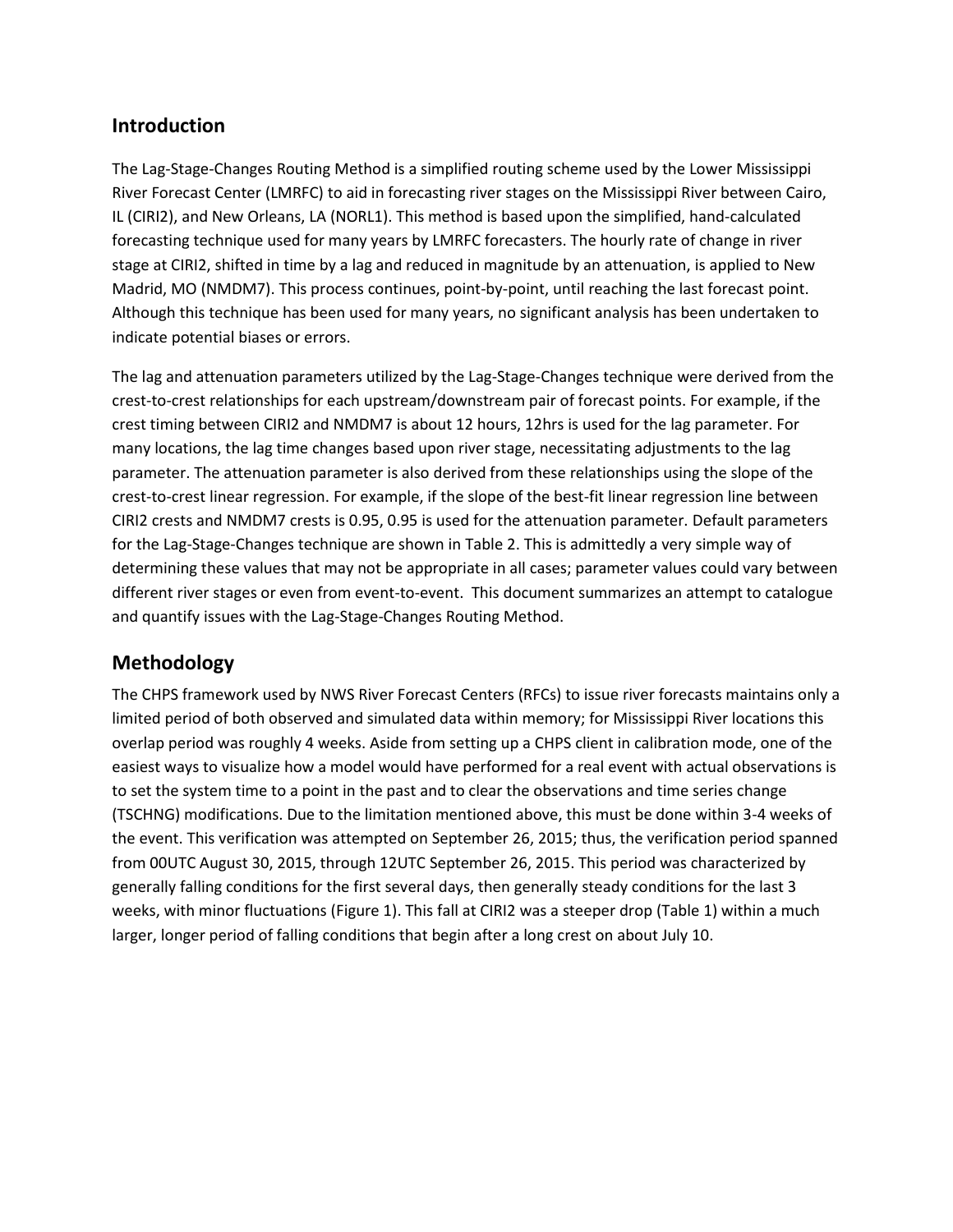| <b>Site</b>  | Change in stage (ft.) |
|--------------|-----------------------|
| CIRI2        | $-5.1$                |
| NMDM7        | $-5.1$                |
| TPTT1        | $-5.0$                |
| CRTM7        | $-4.3$                |
| OSGA4        | $-4.7$                |
| MEMT1        | $-4.7$                |
| TRPM6        | $-4.6$                |
| HEEA4        | $-4.7$                |
| ARSA4        | -4.6                  |
| GEEM6        | $-4.9$                |
| VCKM6        | $-5.1$                |
| NTZM6        | $-5.0$                |
| RRLL1        | $-4.9$                |
| <b>BTRL1</b> | $-3.7$                |
| DONL1        | $-2.1$                |
| RRVL1        | $-1.3$                |
| NORL1        | -1.0                  |

<span id="page-2-1"></span>Table 1. Magnitude of the initial drop in observed stage during the verification period. This drop was similar most of the way down the river until reaching Baton Rouge (BTRL1) where substantial attenuation began.



<span id="page-2-0"></span>Figure 1. Observed river stages at Cairo, IL, over the summer and early fall of 2015, with the verification period highlighted.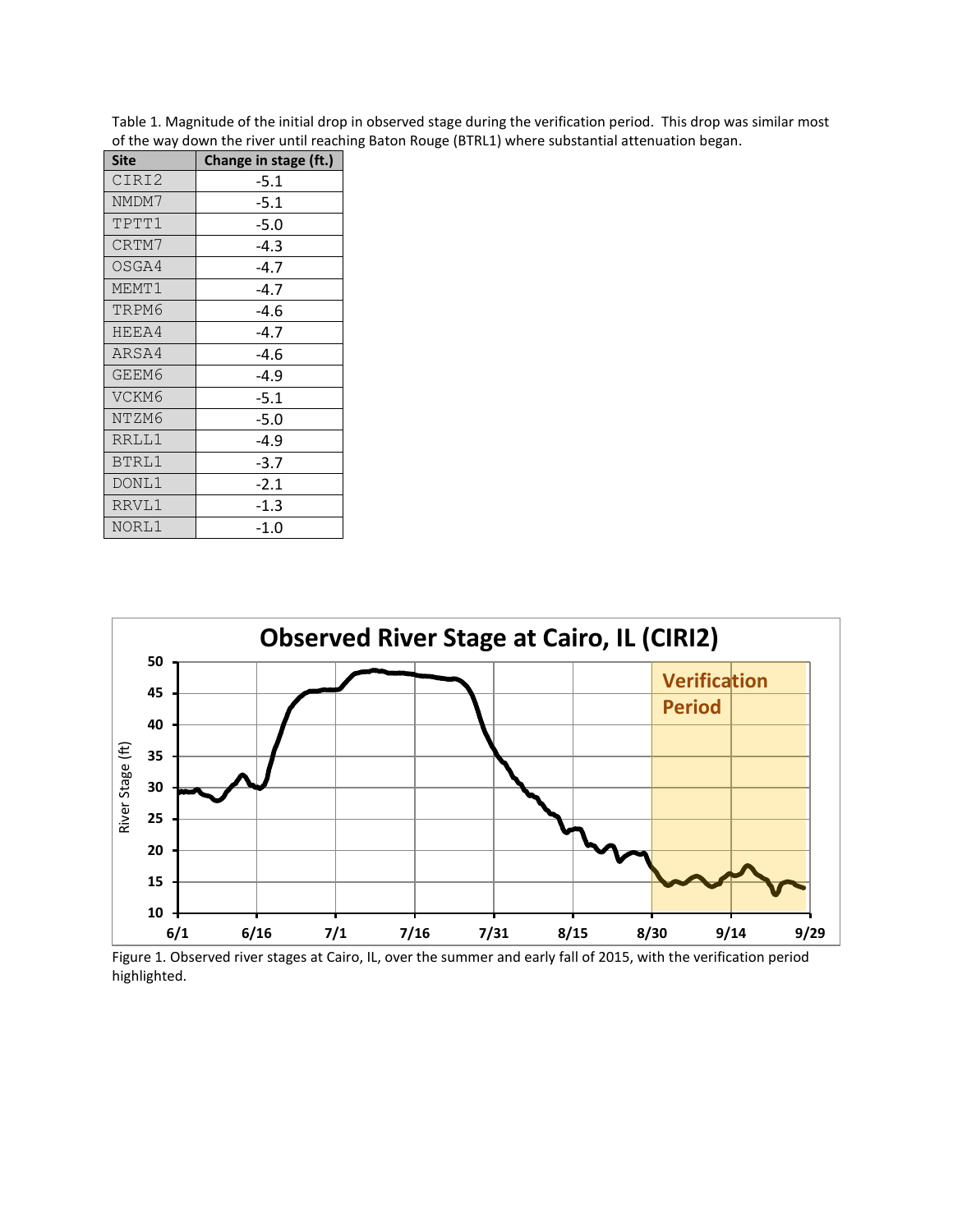A perfect CIRI2 forecast was assumed, so the observations were used at CIRI2 but for each downstream location the raw modeled values were ignored. This prevented the raw modeled values from being forced to match the observations. Next, the modeled time series at each forecast location was compared to the observations to determine if any adjustment to the lag parameter were required. A "best-fit" lag parameter was determined that would match each ridge and trough as close as possible in the time series [\(Table 2\)](#page-3-0). Although changes to the attenuation parameter were also tested, this parameter was not calibrated for this verification.

| <b>Site</b> | Lag (hr.), Low | Lag (hr.), Default | Lag (hr.), High | <b>Attenuation, Default</b> | Lag (hr.), "Calibrated" |
|-------------|----------------|--------------------|-----------------|-----------------------------|-------------------------|
| NMDM7       | 6              | 12                 | 24              | 0.95                        | 15                      |
| TPTT1       |                | 12                 |                 | 0.95                        | 6                       |
| CRTM7       | 6              | 12                 | 24              | 0.95                        | 6                       |
| OSGA4       | 8              | 12                 | 24              | 1.10                        | 15                      |
| MEMT1       | 8              | 12                 | 24              | 0.95                        | 15                      |
| TRPM6       | 8              | 12                 | 24              | 0.95                        | $12*$                   |
| HEEA4       | 8              | 12                 | 24              | 0.95                        | $12*$                   |
| ARSA4       | 12             | 24                 | 48              | 0.95                        | 21                      |
| GEEM6       | 8              | 12                 | 24              | 0.95                        | 9                       |
| VCKM6       | 18             | 24                 | 48<br>0.95      |                             | 21                      |
| NTZM6       | 18             | 24                 | 48<br>0.95      |                             | $24*$                   |
| RRLL1       | 18             | 24                 | 48              | 0.95                        | 21                      |
| BTRL1       | 8              | 12                 | 24              | 0.95                        | 9                       |
| DONL1       | 8              | 12                 | 24              | 0.70                        | 9                       |
| RRVL1       | 6              | 12                 | 24              | 0.70                        | 9                       |
| NORL1       | 6              | 12                 | 24              | 0.70                        | 9                       |

<span id="page-3-0"></span>Table 2. Default parameters and ranges for the Lag-Stage-Changes Routing Method. "Calibrated" best-fit values for the lag were also determined. Values marked with "\*" were the same as default values.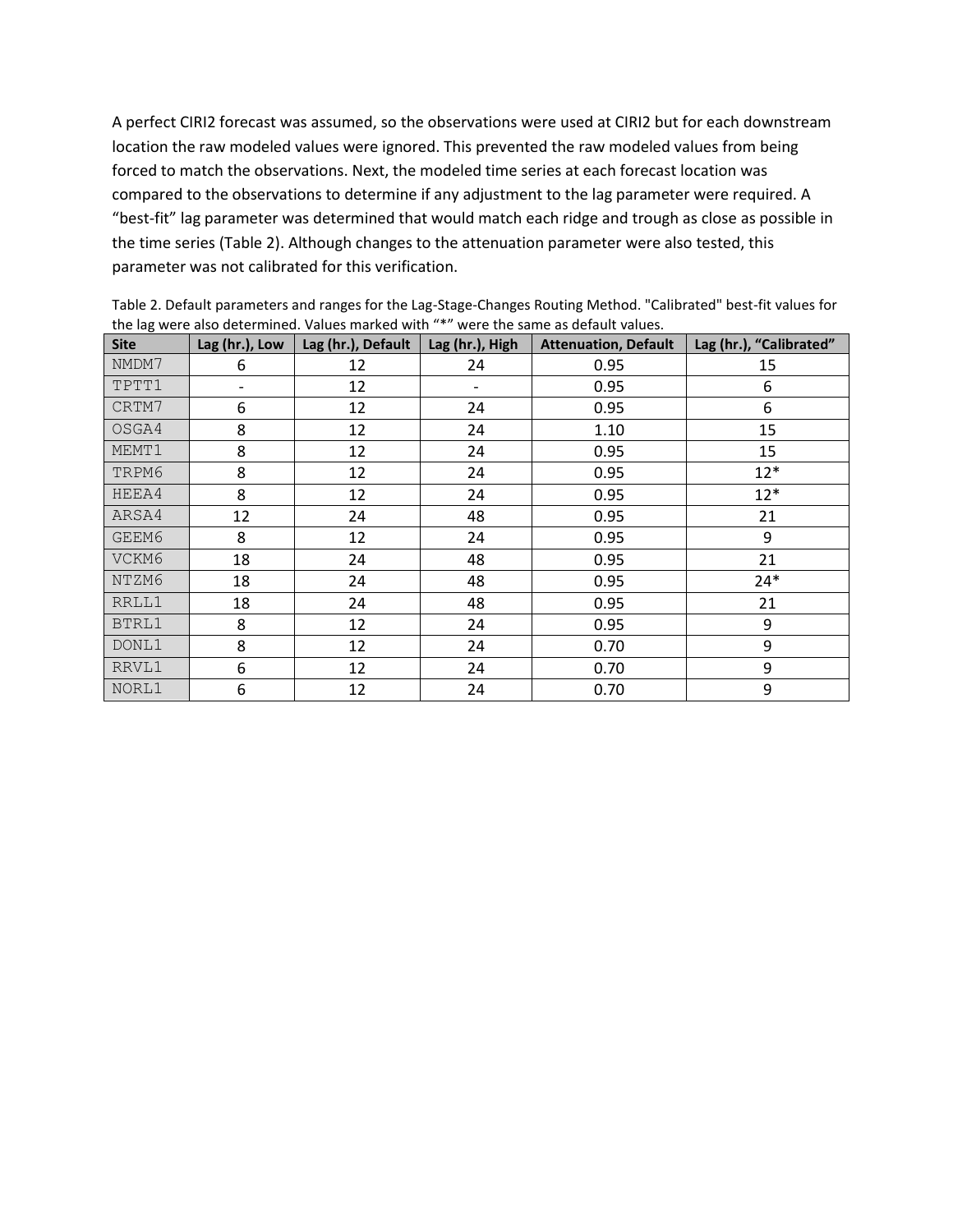#### **Results and Discussion**

Clear trends in performance of the Lag-Stage-Change Routing Method were noted, as well as clear trends in the observations. Near CIRI2, the observations showed a fall which was followed by a period of fluctuations about a very slow fall. By Arkansas City, AR (ARSA4), the flat conditions over the 2-4 week period had become a slow fall, and by Red River Landing (RRLL1) generally falling conditions were noted throughout. This type of change in rising/falling tendency is not something accounted for in a simple technique such as Lag-Stage-Changes, but instead would require a hydraulic model. Due in part to this limitation, errors increased in magnitude from upstream to downstream. For the first several forecast points downstream of CIRI2, errors were small (roughly 0.5ft or less). By Greenville, MS (GEEM6), errors were on the order of 1-3ft. Somewhat surprisingly, these errors began to *decrease* over the last few forecast points with New Orleans, LA (NORL1), near 0.0ft. A summary of errors for each forecast point at the 7, 14, 21, and 28 day forecast ordinate are shown by [Table 3.](#page-4-0)

| <b>Site</b> | Day 7 Error (ft.) | Day 14 Error (ft.) | Day 21 Error (ft.) | Day 28 Error (ft.) |
|-------------|-------------------|--------------------|--------------------|--------------------|
| NMDM7       | $+0.3$            | $+0.2$             | $+0.2$             | $+0.5$             |
| TPTT1       | $+0.2$            | $+0.4$             | $+0.2$             | $+0.5$             |
| CRTM7       | $+0.1$            | $+0.3$             | $+0.2$             | $+0.5$             |
| OSGA4       | 0.0               | $+0.2$             | 0.0                | $+0.6$             |
| MEMT1       | $+0.3$            | $+0.4$             | $+0.5$             | $+1.1$             |
| TRPM6       | $+0.6$            | $+0.3$             | $+0.9$             | $+1.1$             |
| HEEA4       | $+0.7$            | $+0.7$             | $+1.1$             | $+1.2$             |
| ARSA4       | 0.0               | $+1.1$             | $+1.4$             | $+0.8$             |
| GEEM6       | $+0.2$            | $\ast$             | $+3.1$             | $\ast$             |
| VCKM6       | $+0.4$            | $+1.6$             | $+2.8$             | $+2.7$             |
| NTZM6       | $+0.7$            | $+2.2$             | $+3.6$             | $+3.3$             |
| RRLL1       | $+0.7$            | $+1.7$             | $+3.1$             | $+3.2$             |
| BTRL1       | $+0.7$            | $+1.8$             | $+1.8$             | $+1.7$             |
| DONL1       | 0.0               | $-0.1$             | $+0.2$             | $+0.4$             |
| RRVL1       | 0.0               | $-0.1$             | 0.0                | 0.0                |
| NORL1       | $+0.2$            | $-0.2$             | $-0.2$             | 0.0                |

<span id="page-4-0"></span>Table 3. Summary of verification results from August 30, 2015, to September 26, 2015. Positive (negative) values represent a modeled value above (below) the observations. Values marked with "\*" indicate missing observations.

Although preliminary, these results suggest that additional scrutiny of Lag-Stage-Changes output is required for some forecast locations and forecast timeframes. Forecast values over the short term (as illustrated by the day 7 error) were reasonably similar to observations, but error almost always increased significantly by day 14. Errors were also largest between ARSA4 and DONL1. Of particular concern, some of the largest errors were noted at Natchez, MS (NTZM6), which is used by forecasters in the Mainstem1 Old River Control Structure spreadsheet to estimate potential flow diversions into the Atchafalaya River. In this particular situation it is conceivable that errors would be further compounded and could impact information shared in collaborations with the US Army Corps of Engineers. Example plots from CHPS for NMDM7, ARSA4, NTZM6, BTRL1, and NORL1 are shown b[y Figure 2,](#page-6-0) [Figure 3,](#page-6-1) [Figure](#page-7-0)  [4,](#page-7-0) [Figure 5,](#page-7-1) and [Figure 6,](#page-8-0) respectively.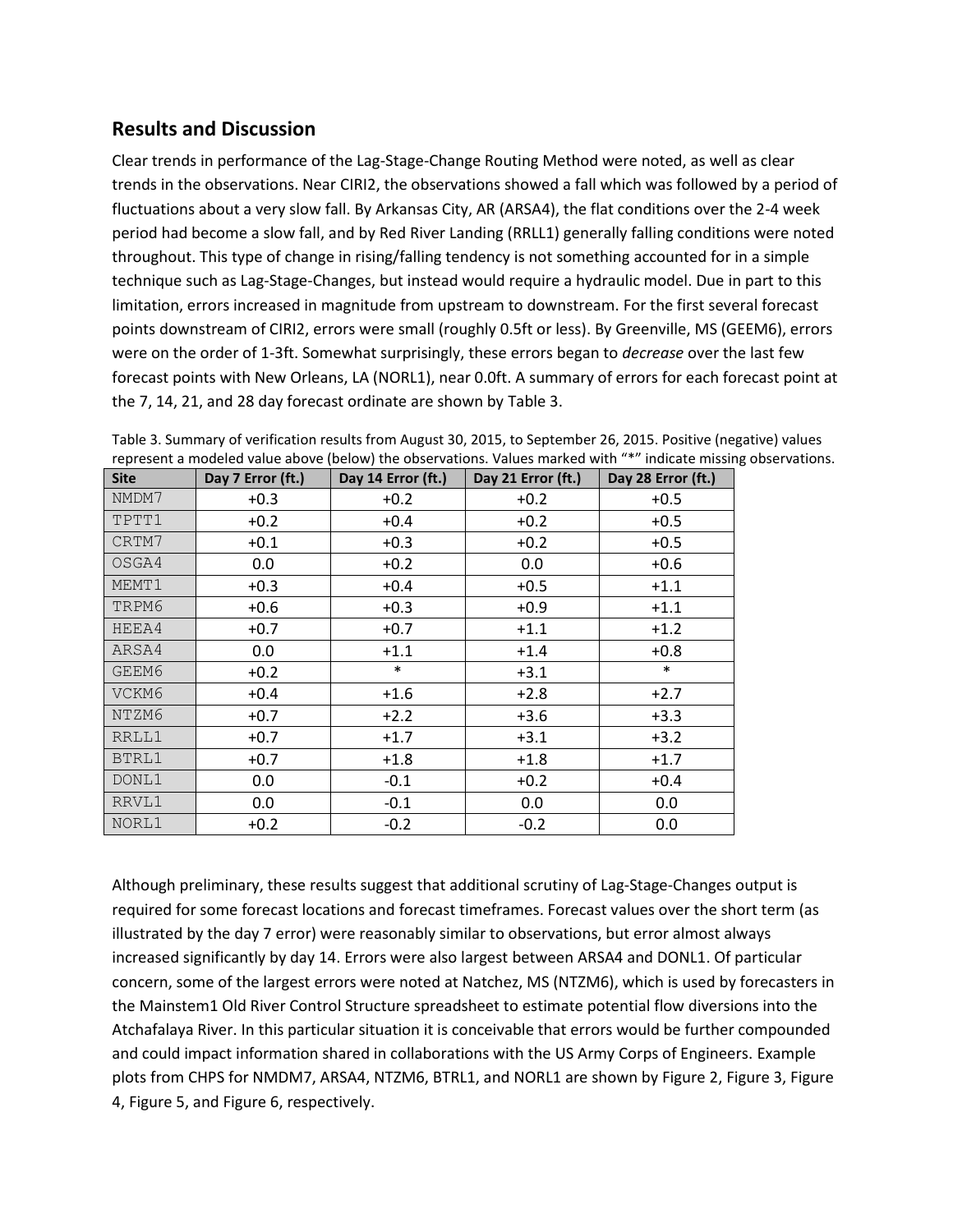The attenuation parameter was also looked at, although briefly. It was noted that adjustments to this parameter often caused a "catch 22" for locations at least half way down the river – increasing the attenuation value (less attenuation) would decrease longer-term errors at the expense of the short term having excessive fluctuations and increased error. When the attenuation value was reduced (more attenuation) more realistically dampen short term fluctuations, the general falling conditions noted over the period were also reduced, which had the effect of causing large errors (on the high side) over the day 14-28 period. Due to these issues, no attempt was made to determine the "ideal" attenuation parameter for this analysis. It is conceivable that different sets of attenuation parameters may be needed for different forecast types – one set of lower values (more attenuation) for short term forecasting and then a set of higher values (less attenuation) for longer term forecast.

Observations for CIRI2 were used throughout the entire verification period, assuming a so-called "perfect forecast." This allows for the analysis of "structural uncertainty," that is, the uncertainty merely from the Lag-Stage-Changes technique. Thus, the errors presented would not include any additional uncertainty such as upstream model performance or different types of QPF used. Regardless of whether the forecast was a zeroQPF, 24hr QPF 28 day, or 16-day QPF 28 day forecast, the errors would be the same for the same values at CIRI2.

These results should be considered very preliminary as they only look at a snapshot of the many different river conditions observed along the Mississippi. Future efforts should include a period of river stages that are generally rising, as well as a period of time that includes a well-defined, isolated crest moving down the river. It is possible that behavior noted over this analyzed verification period may not be applicable to other flow regimes.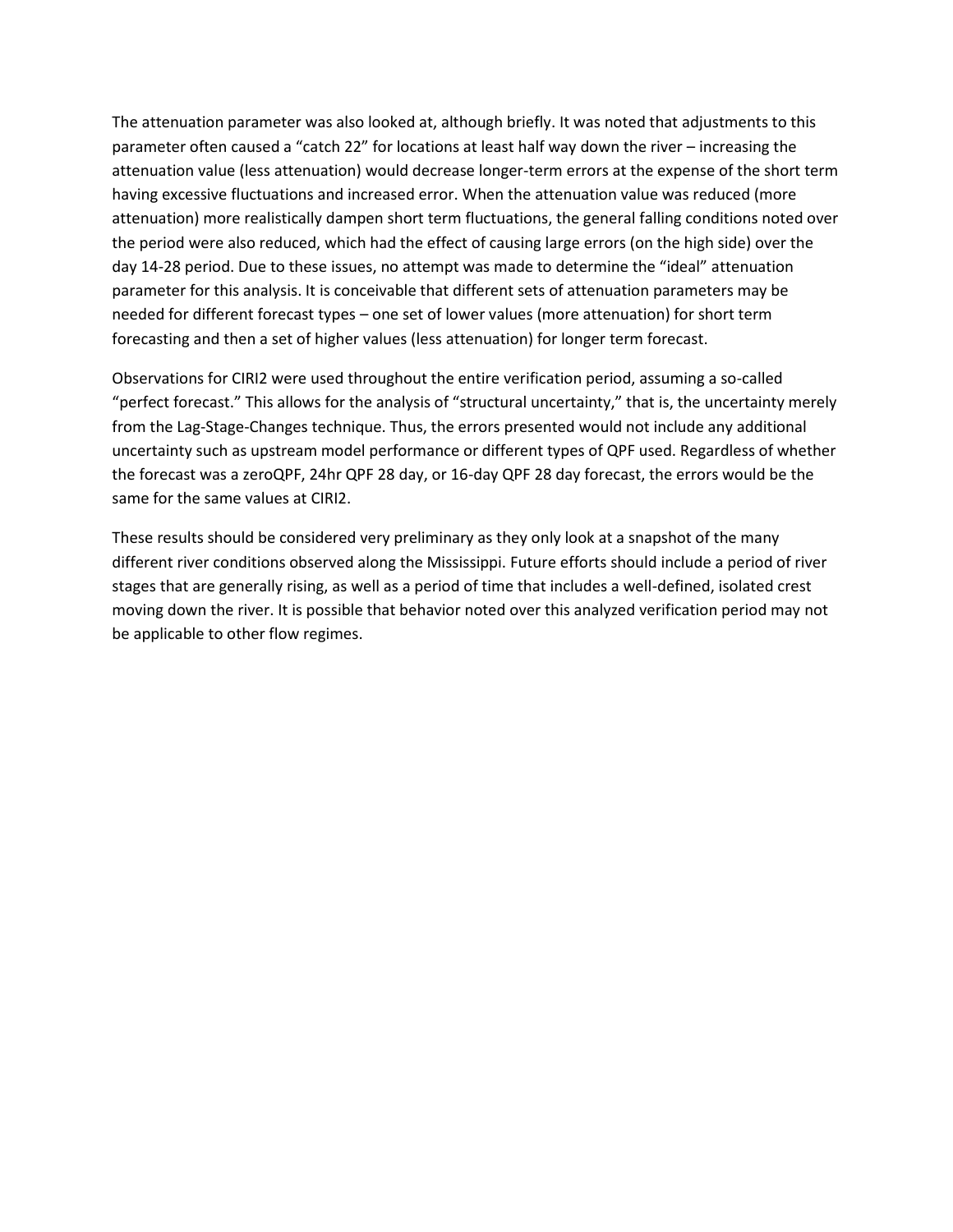

<span id="page-6-0"></span>Figure 2. The Lag-Stage-Changes Routing Method compared to observations at river forecast point NMDM7 from August 30, 2015, to September 26, 2015. Blue time series is the raw routing method output, red time series is the output shifted to match the observed stage on August 30 at 00UTC, and the black time series shows the observed values.



<span id="page-6-1"></span>Figure 3. The Lag-Stage-Changes Routing Method compared to observations at river forecast point ARSA4 from August 30, 2015, to September 26, 2015. Blue time series is the raw routing method output, red time series is the output shifted to match the observed stage on August 30 at 00UTC, and the black time series shows the observed values.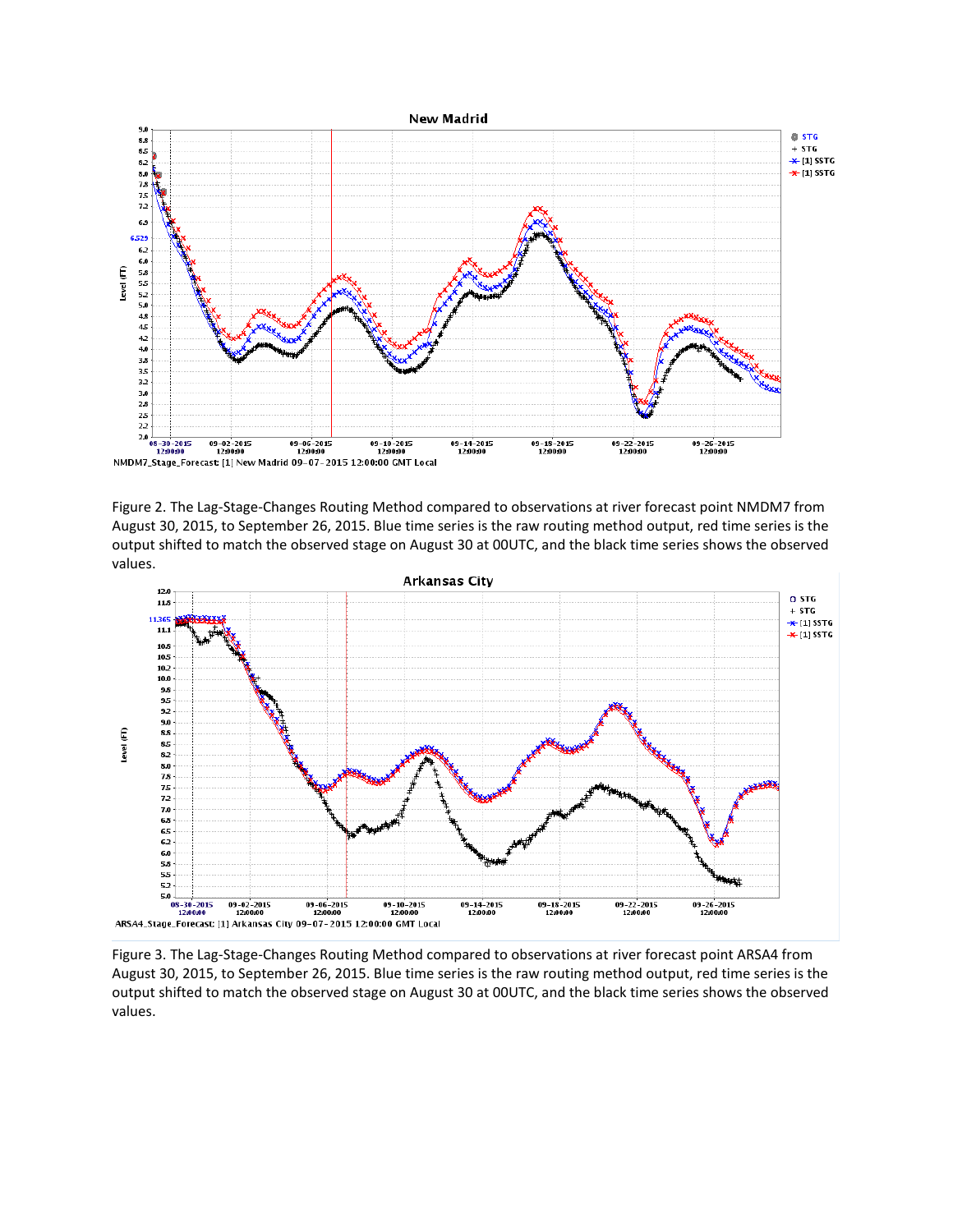

<span id="page-7-0"></span>Figure 4. The Lag-Stage-Changes Routing Method compared to observations at river forecast point NTZM6 from August 30, 2015, to September 26, 2015. Blue time series is the raw routing method output, red time series is the output shifted to match the observed stage on August 30 at 00UTC, and the black time series shows the observed values.



<span id="page-7-1"></span>Figure 5. The Lag-Stage-Changes Routing Method compared to observations at river forecast point BTRL1 from August 30, 2015, to September 26, 2015. Blue time series is the raw routing method output, red time series is the output shifted to match the observed stage on August 30 at 00UTC, and the black time series shows the observed values.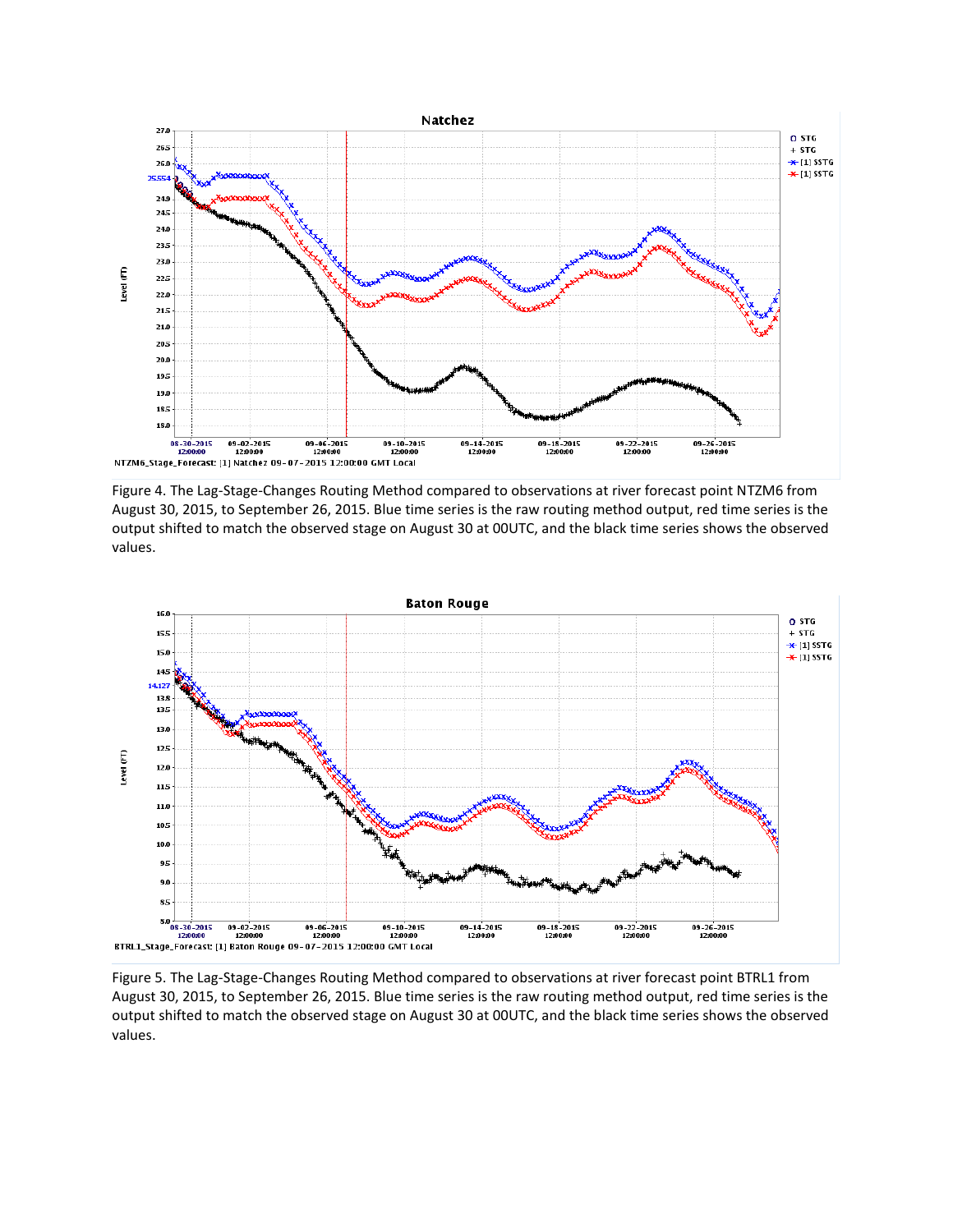

<span id="page-8-0"></span>Figure 6. The Lag-Stage-Changes Routing Method compared to observations at river forecast point NORL1 from August 30, 2015, to September 26, 2015. Blue time series is the raw routing method output, red time series is the output shifted to match the observed stage on August 30 at 00UTC, and the black time series shows the observed values.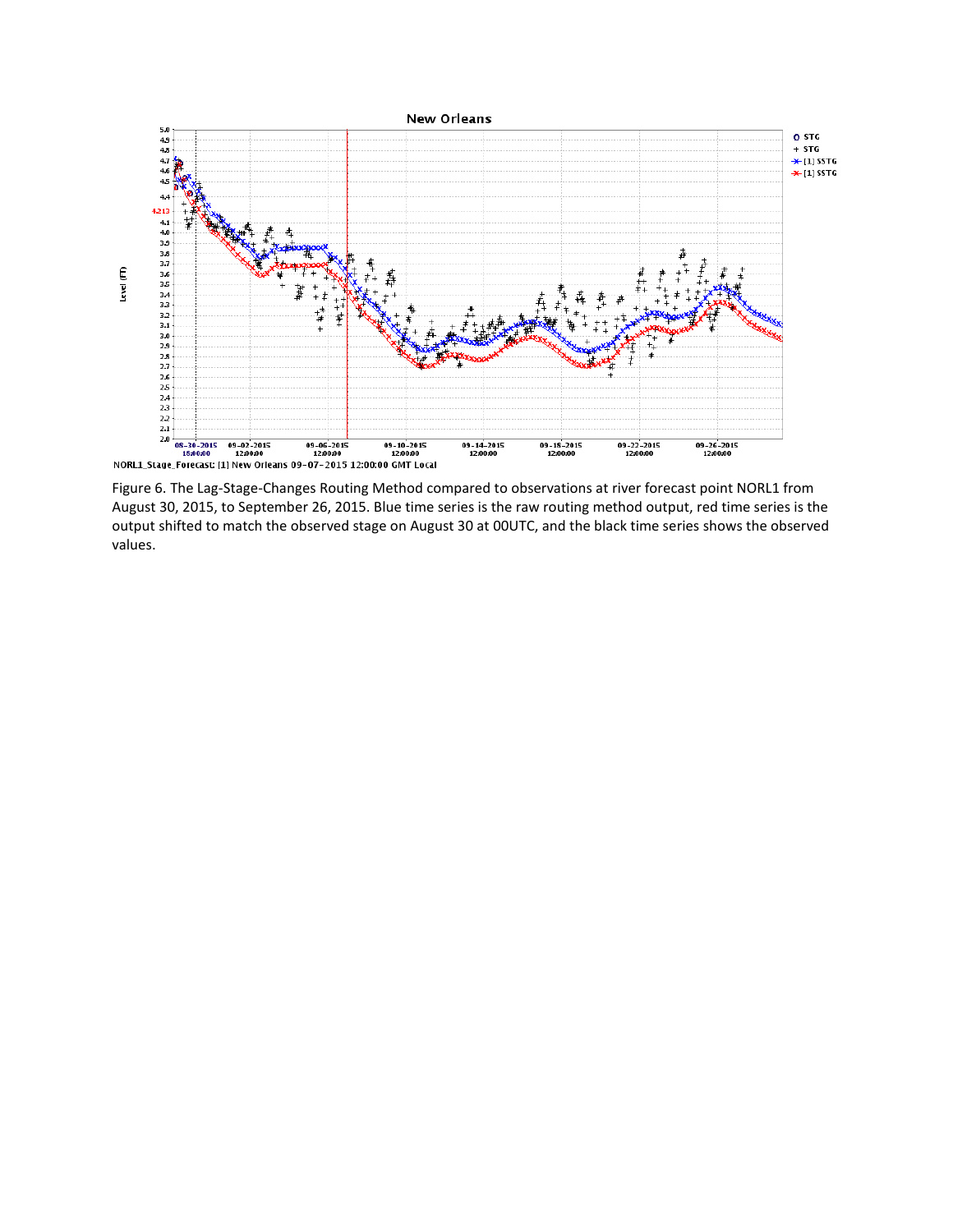### **Addendum A: June 2015 Verification**

This verification spanned from 12UTC June 16, 2015, to 18UTC July 1, 2015. This period was characterized by general rising trend that culminated in a long crest. Again, a perfect CIRI2 forecast was assumed. Error values for week 4/day 28 were not recorded at NTZM6 or downstream due to heavy local rainfall that caused a rise not due to upstream conditions. Results from this verification period are shown by [Table 5.](#page-10-0)



Figure 7. Observed river stages at Cairo, IL, over the summer and early fall of 2015, with the verification period highlighted.

Table 4. Summary of verification results from June 16, 2015, to July 1, 2015. Positive (negative) values represent a modeled value above (below) the observations. Values marked with "\*" indicate missing observations. "Change in stage" refers to the magnitude of the rising trend during the verification period. The rise could not be calculated past HEEA4 due to rising conditions ongoing when observations ended.

| <b>Site</b> | Day 7 Error (ft.) | Day 14 Error (ft.) | Change in stage (ft.) |  |  |
|-------------|-------------------|--------------------|-----------------------|--|--|
| CIRI2       |                   |                    | $+15.6$               |  |  |
| NMDM7       | $+1.0$            | $+0.6$             | $+14.0$               |  |  |
| TPTT1       | $+0.4$            | $+0.3$             | $+13.3$               |  |  |
| CRTM7       | $+0.3$            | $+0.7$             | $+12.7$               |  |  |
| OSGA4       | $-0.2$            | $+0.4$             | $+14.0$               |  |  |
| MEMT1       | $+0.8$            | $+0.4$             | $+13.3$               |  |  |
| TRPM6       | $-1.8$            | $-0.9$             | $+14$                 |  |  |
| HEEA4       | $-2.2$            | $-1.3$             | $+13.9$               |  |  |
| ARSA4       | $-0.5$            | $+3.5$             |                       |  |  |
| GEEM6       | $-1.0$            | $+2.8$             |                       |  |  |
| VCKM6       | $-0.8$            | $+4.1$             |                       |  |  |
| NTZM6       | $-0.4$            | $+5.2$             |                       |  |  |
| RRLL1       | $-0.3$            | $+6.1$             |                       |  |  |
| BTRL1       | $-0.1$            | $+5.2$             |                       |  |  |
| DONL1       | $+0.2$            | $+3.1$             |                       |  |  |
| RRVL1       | $+0.2$            | $+1.7$             |                       |  |  |
| NORL1       | 0.0               | $+0.8$             |                       |  |  |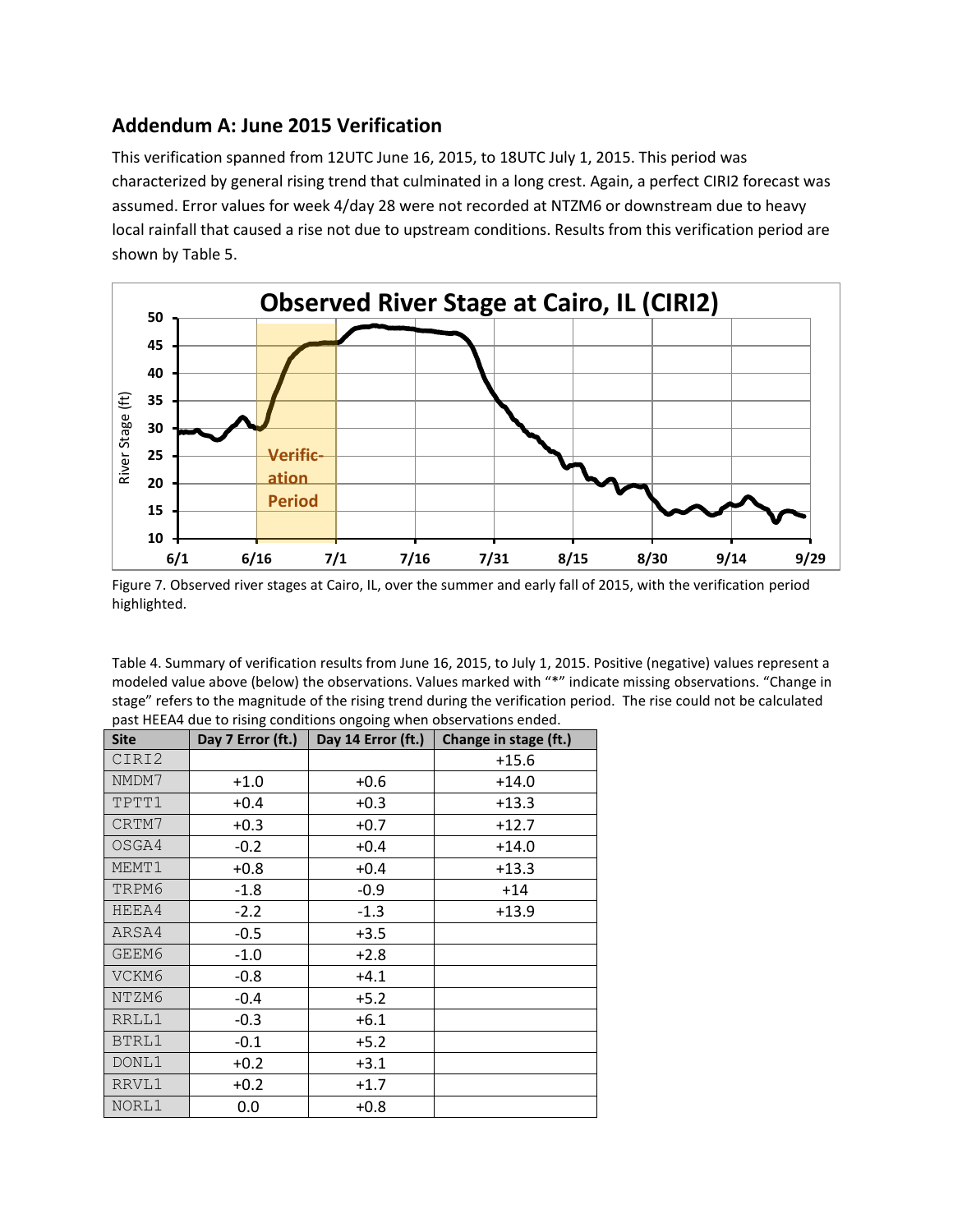### **Addendum B: October 2015 Verification**

This verification spanned from 12UTC October 2, 2015, to 18UTC October 30, 2015. This period was characterized by a few feet of rise over the first couple of days followed by mostly falling conditions, with another few feet of rise toward the end of the period. Again, a perfect CIRI2 forecast was assumed. Error values for week 4/day 28 were not recorded at NTZM6 or downstream due to heavy local rainfall that caused a rise not due to upstream conditions. Results from this verification period are shown by [Table 5.](#page-10-0)



Figure 8. Observed river stages at Cairo, IL, over fall of 2015, with the verification period highlighted.

<span id="page-10-0"></span>

| Table 5. Summary of verification results from October 2, 2015, to October 30, 2015. Positive (negative) values  |
|-----------------------------------------------------------------------------------------------------------------|
| represent a modeled value above (below) the observations. Values marked with "*" indicate missing observations. |
| "Heavy Locals" means that error values were not collected due to contamination by a heavy local rain event.     |

| <b>Site</b> | Day 7 Error (ft.) | Day 14 Error (ft.) | Day 21 Error (ft.) | Day 28 Error (ft.) | Lag (hr.), "Calibrated" |
|-------------|-------------------|--------------------|--------------------|--------------------|-------------------------|
| NMDM7       | $-1.5$            | $+0.1$             | $+0.2$             | 0.0                |                         |
| TPTT1       | $+0.1$            | $+0.8$             | $+1.2$             | $+0.3$             | $+9$                    |
| CRTM7       | 0.0               | $+0.7$             | $+0.8$             | $+0.2$             | +6                      |
| OSGA4       | $-0.4$            | $+0.6$             | $+0.7$             | 0.0                | $+15$                   |
| MEMT1       | $-0.5$            | $+0.2$             | $+0.4$<br>$+0.3$   |                    | $+18$                   |
| TRPM6       | $-0.8$            | $+0.3$             | $+0.8$             | $+0.5$             |                         |
| HEEA4       | $-0.8$            | $+0.9$             | $+1.6$             | $+1.1$             | $+27$                   |
| ARSA4       | $+1.2$            | $+0.6$             | $+1.1$             | $+1.0$             |                         |
| GEEM6       | $+1.6$            | $-0.1$             | $+1.3$             | $+1.5$             |                         |
| VCKM6       | $+1.4$            | $+0.5$             | $+1.8$             | $+1.2$             |                         |
| NTZM6       | $+1.4$            | $+0.6$             | $+2.2$             | [Heavy Locals]     |                         |
| RRLL1       | $-0.1$            | $+0.2$             | $+1.5$             | [Heavy Locals]     |                         |
| BTRL1       | $-0.1$            | $+0.1$             | 0.0                | [Heavy Locals]     |                         |
| DONL1       | $+0.2$            | $+0.5$             | $-0.3$             | [Heavy Locals]     |                         |
| RRVL1       | $-0.3$            | $+0.5$             | $-0.6$             | [Heavy Locals]     |                         |
| NORL1       | $-0.3$            | $+0.2$             | $-0.4$             | [Heavy Locals]     |                         |